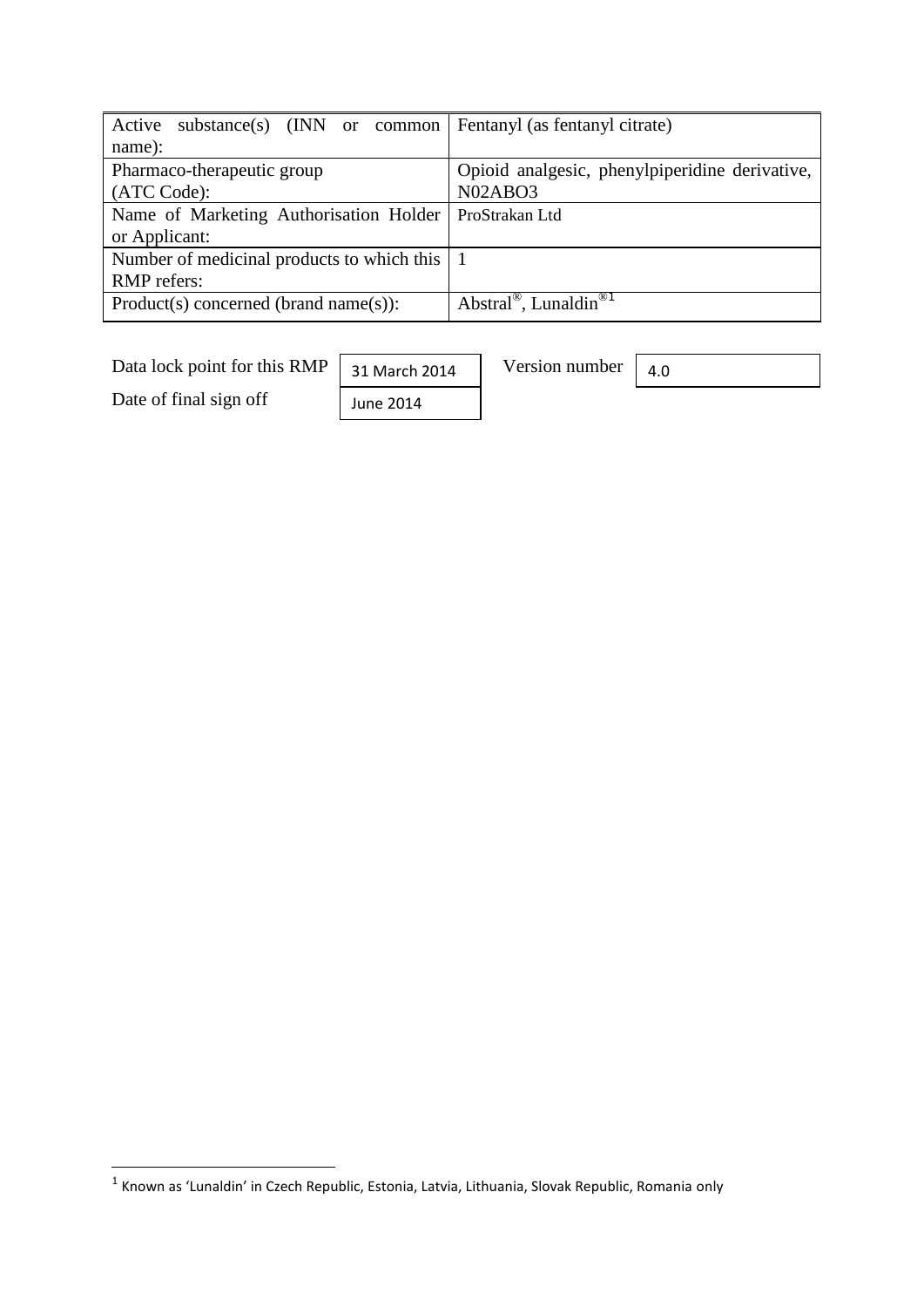## **VI.2 Elements for a Public Summary**

### **VI.2.1 Overview of disease epidemiology**

Abstral is used for the treatment of breakthrough cancer pain. This is sudden pain which occurs despite patients taking regular strong pain-relieving medicine for their persistent (background) pain. More than half of cancer patients experience breakthrough cancer pain and it is more common (70-90%) in patients with advanced cancer (for example, those in hospice care). Breakthrough cancer pain is often very intense and patients may experience up to 4 episodes a day despite adequate background pain control.

Uncontrolled pain can have a great effect on all activities of daily living making it difficult to function normally and deal with the stress associated with living with cancer and its treatment. It can seriously affect the quality of life of cancer patients and can interfere with physical activity and mood. Many patients who experience breakthrough cancer pain can also become very anxious.

# **VI.2.2 Summary of treatment benefits**

Abstral is used for the treatment of breakthrough cancer pain in adults who must already be taking strong pain-relieving medicines (opioids) for their persistent (background) cancer pain, but require treatment for their breakthrough pain. Because breakthrough pain comes on so quickly and is very intense it needs a medicine which is fast acting and can provide pain relief which lasts for about the same amount of time as an episode of breakthrough pain. The nature and frequency of breakthrough pain varies from patient to patient and so the dose of Abstral is determined for each individual patient by starting with the lowest dose to find the most appropriate dose to control their breakthrough pain. In clinical trials in patients significant reduction in breakthrough cancer pain was seen within 10 minutes of giving Abstral compared with a dummy drug containing no active medicine.

#### **VI.2.3 Unknowns relating to treatment benefits**

There are no gaps in knowledge about treatment benefits.

#### **VI.2.4 Summary of safety concerns**

| <b>Risk</b>                           | What is known                 | <b>Preventability</b>                        |
|---------------------------------------|-------------------------------|----------------------------------------------|
| <b>Breathing</b><br>becoming          | Patients who take Abstral     | Yes.                                         |
| dangerously<br>and/or $\vert$<br>slow | who are not already regularly | Patients who are not already                 |
| shallow,<br>stopping<br><sub>or</sub> | using a prescribed strong-    | regularly using a prescribed                 |
| (Respiratory depression)              | relieving<br>opioid<br>pain   | strong-pain relieving opioid                 |
|                                       | medicines may have a higher   | medicines should<br>not be                   |
|                                       | of their breathing<br>risk    | given Abstral.                               |
|                                       | becoming dangerously slow.    | Patients<br>with<br>severe                   |
|                                       |                               | breathing problems<br>should                 |
|                                       |                               | not be given Abstral.                        |
|                                       |                               | The<br>appropriate<br>dose<br>$\overline{1}$ |
|                                       |                               | carefully selected for each                  |

#### **Important identified risks**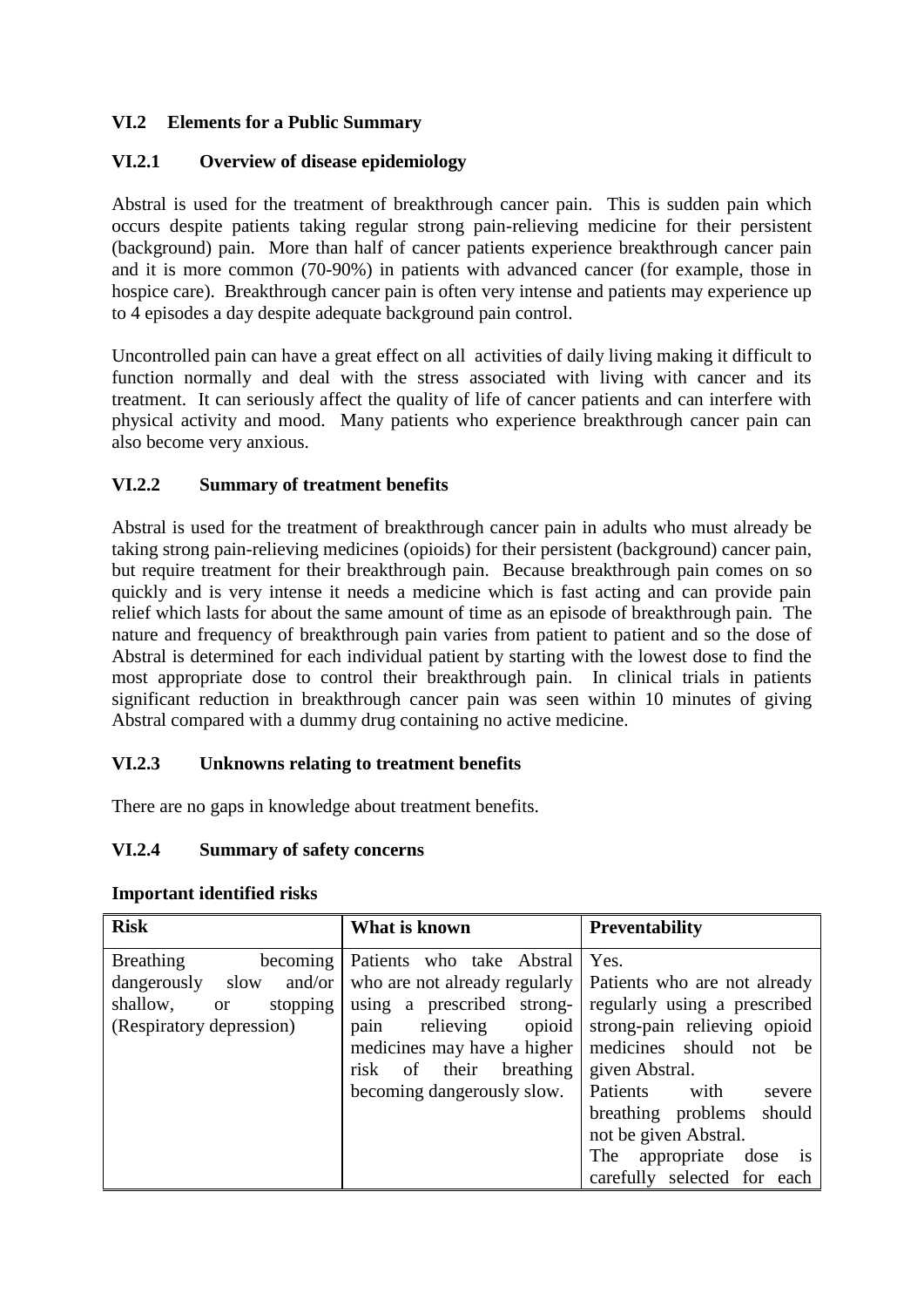| <b>Risk</b>                                                                                    | What is known                                                                                                                                               | <b>Preventability</b>                                                                                                                                                                                                                                                                                                                                                                                          |
|------------------------------------------------------------------------------------------------|-------------------------------------------------------------------------------------------------------------------------------------------------------------|----------------------------------------------------------------------------------------------------------------------------------------------------------------------------------------------------------------------------------------------------------------------------------------------------------------------------------------------------------------------------------------------------------------|
|                                                                                                |                                                                                                                                                             | individual patient.                                                                                                                                                                                                                                                                                                                                                                                            |
| Reactions in the area of the<br>mouth where the tablet is<br>placed<br>(Local tolerability)    | patients<br>Some<br>may<br>experience reactions in the<br>mouth<br>(such<br>as<br>pain,<br>inflammation, mouth ulcers).                                     | Patients who are known to be<br>to<br>allergic<br>any<br>of<br>the<br>ingredients should not use<br>Abstral.<br>The patient leaflet gives<br>instructions on how to take<br>tablet<br>and<br>advises<br>the<br>patients to talk to their doctor<br>or pharmacist if they have<br>any side effects.                                                                                                             |
| used/prescribed<br><b>Not</b><br>in<br>accordance with the Product<br>information<br>(Misuse)  | There have been occasional<br>reports of Abstral not being<br>used as recommended.                                                                          | Yes.<br>Doctors are provided with<br>detailed<br>Prescribing<br>Information and educational<br>materials to help ensure that<br>the product is used properly.                                                                                                                                                                                                                                                  |
| Mistakes<br>in<br>prescribing,<br>dispensing of administration<br>(Medication errors)          | Abstral<br>prescribing<br>and<br>administration errors<br>have<br>been reported very rarely.                                                                | Yes.<br>Doctors are provided with<br>detailed<br>Prescribing<br>Information and educational<br>materials to help ensure that<br>Abstral is used properly.<br>A detailed patient leaflet is<br>also provided to ensure that<br>patients<br>use the product<br>properly.                                                                                                                                         |
| Addiction<br>(Drug dependence)                                                                 | When strong-pain relieving<br>(opioids)<br>drugs<br>are<br>used<br>continually,<br>some patients<br>may become physically or<br>mentally dependent on them. | Yes.<br>Doctors<br>are provided with<br>detailed<br>Prescribing<br>Information to help them<br>ensure that Abstral is not<br>given to patients with an<br>increased risk of dependency<br>and to help ensure<br>that<br>Abstral is used properly.<br>Patients<br>are given clear<br>instructions on how to use<br>Abstral<br>properly<br>the<br>in<br>patient leaflet including<br>disposal of unused tablets. |
| Inappropriate use for other<br>purposes than the product<br>was prescribed for<br>(Drug abuse) | Inappropriate use (abuse) of<br>strong-pain relieving drugs<br>(opioids) has been reported.                                                                 | Yes.<br>Doctors are provided with<br>detailed<br>Prescribing<br>Information to help them<br>ensure that Abstral is not<br>given to patients with an                                                                                                                                                                                                                                                            |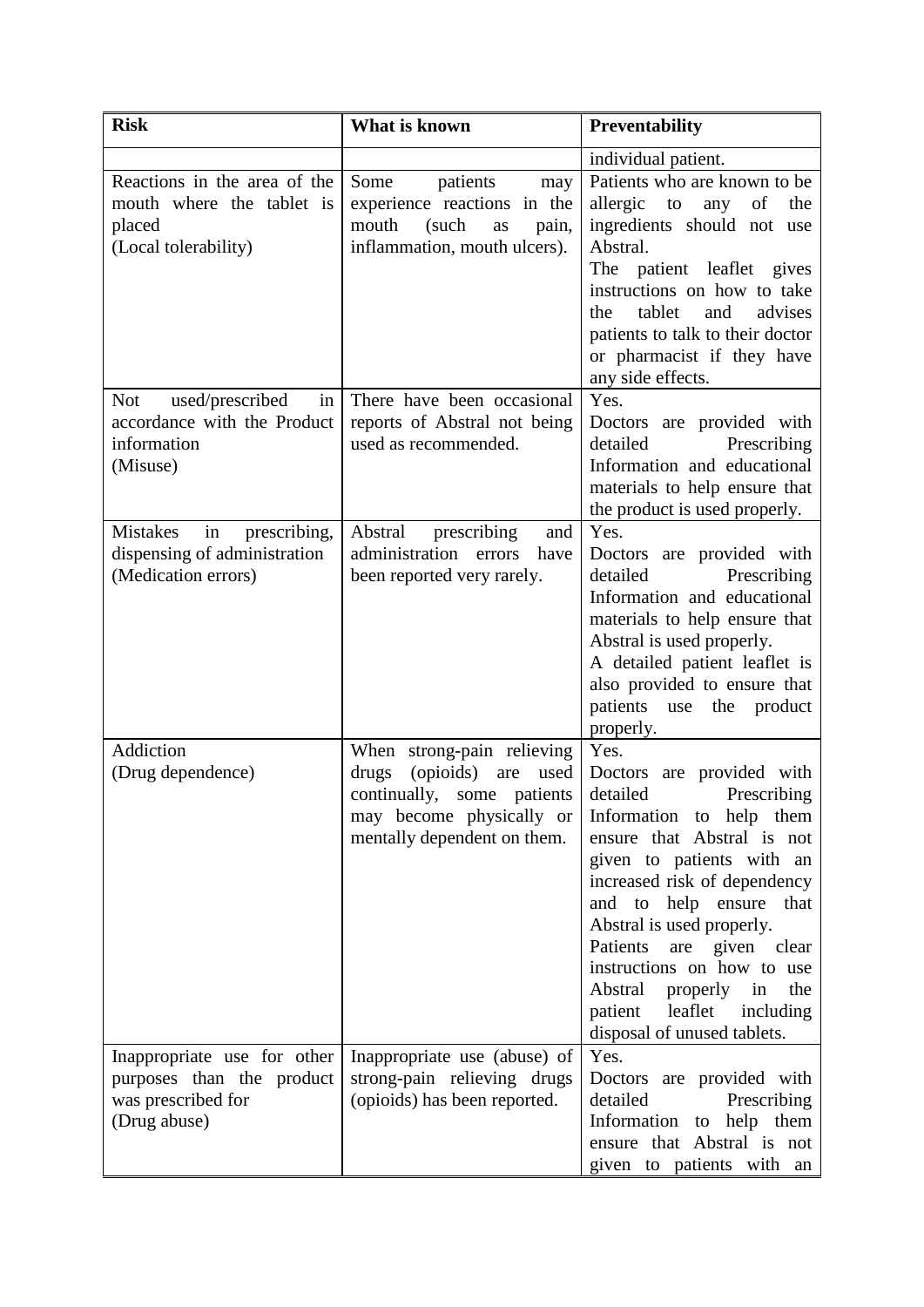| <b>Risk</b>                                                                                          | What is known                                                                                                                                                                                                                  | <b>Preventability</b>                                                                                                                                                                                                                  |
|------------------------------------------------------------------------------------------------------|--------------------------------------------------------------------------------------------------------------------------------------------------------------------------------------------------------------------------------|----------------------------------------------------------------------------------------------------------------------------------------------------------------------------------------------------------------------------------------|
|                                                                                                      |                                                                                                                                                                                                                                | increased risk of abuse and to<br>help ensure that Abstral is<br>used properly.<br>Patients are given<br>clear<br>instructions on how to use<br>Abstral properly in<br>the<br>patient leaflet including<br>disposal of unused tablets. |
| Prescription or use for a<br>other<br>than<br>purpose<br>breakthrough cancer pain<br>(Off-label use) | There have been occasional<br>reports of Abstral being used<br>to treat patients with pain<br>other than breakthrough<br>cancer pain (e.g. in patients)<br>who had unsuccessfully tried<br>other pain-relieving<br>medicines). | Yes.<br>Doctors are provided with<br>detailed Prescribing<br>Information to help ensure<br>that the product is used only<br>for breakthrough cancer pain.                                                                              |

# **Important potential risks**

| <b>Risk</b>                          | What is known (Including reason why it is considered a<br>potential risk)                            |  |
|--------------------------------------|------------------------------------------------------------------------------------------------------|--|
| Illegal use                          | Illegal use of other strong pain-relieving drugs (opioids) has                                       |  |
| (Drug diversion)                     | been reported although there have been no reports of illegal<br>use of Abstral.                      |  |
| Taking too much                      | Abstral is a strong pain-relieving drug (opioid) and the dose                                        |  |
| (Overdose)                           | is carefully adjusted for each patient using a range of tablet                                       |  |
|                                      | strengths. Therefore there is a potential risk of patients                                           |  |
|                                      | taking too high a dose.                                                                              |  |
| <b>Brain lesions</b>                 |                                                                                                      |  |
| (Brain lesion)                       | Abnormal findings have been seen in the brains of rats                                               |  |
|                                      | treated with fentanyl for a 2 year period. However, the<br>relevance of this to humans is not known. |  |
| Slow heart rate                      |                                                                                                      |  |
|                                      | Slow heart rate has been reported following use of strong                                            |  |
| (Cardiovascular depression)          | pain-relieving drugs (opioids) including fentanyl.                                                   |  |
| Accidental use/exposure to a         | Abstral contains a strong pain-relieving drug (opioid). If                                           |  |
| person for whom it was not           | accidently used by an adult or child it could present a serious                                      |  |
| prescribed                           | risk to their health and could be fatal to a child.                                                  |  |
| (Accidental exposure)                |                                                                                                      |  |
| Mental status changes (e.g.          | syndrome" is a potentially life-threatening<br>"Serotonin                                            |  |
| hallucinations,<br>agitation,        | condition.                                                                                           |  |
| coma), and other effects due         |                                                                                                      |  |
| to an interaction with some          |                                                                                                      |  |
| other<br>drugs<br>e.g.               |                                                                                                      |  |
| antidepressants or drugs for         |                                                                                                      |  |
| mental health problems               |                                                                                                      |  |
| ('Serotonin<br>syndrome <sup>c</sup> |                                                                                                      |  |
| interaction<br>induced<br>by         |                                                                                                      |  |
| fentanyl<br>between<br>and           |                                                                                                      |  |
| serotoninergic drugs)                |                                                                                                      |  |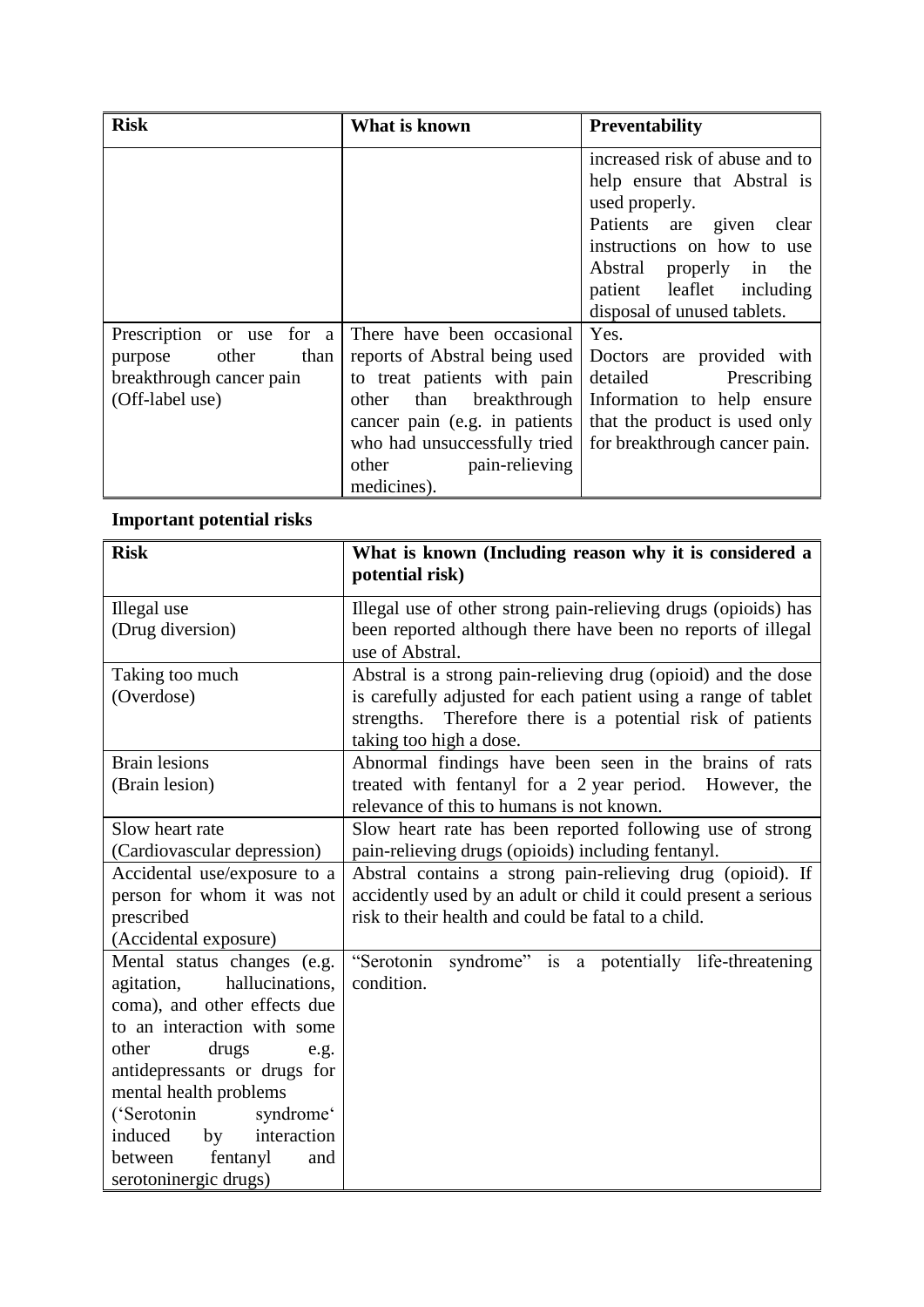#### **Missing information**

| <b>Risk</b>                   | What is known                                                   |  |
|-------------------------------|-----------------------------------------------------------------|--|
| Limited information on use in | There is limited information on the use of fentanyl in          |  |
| children and adolescents      | children. All patients treated in Abstral clinical trials were  |  |
|                               | over 17 years of age.                                           |  |
| Limited use in women who      | There is limited information on the use of fentanyl in          |  |
| breast-<br>pregnant or<br>are | pregnancy and breast-feeding. Fentanyl passes into breast-      |  |
| feeding women                 | milk.                                                           |  |
| Limited use in patients who   | There is limited information on the use of fentanyl in patients |  |
| have heart, kidney of liver   | who have heart, kidney of liver problems.                       |  |
| problems                      |                                                                 |  |
| Limited information on long-  | There is limited information on the long-term use of Abstral    |  |
| term use of Abstral           | for more than one year as most patients who received Abstral    |  |
|                               | had advanced cancer.                                            |  |

## **VI.2.5 Summary of risk minimisation measures by safety concern**

All medicines have a Summary of Product Characteristics (SmPC) which provides physicians, pharmacists and other health care professionals with details on how to use the medicine, the risks and recommendations for minimising them. An abbreviated version of this in lay language is provided in the form of the package leaflet (PL). The measures in these documents are known as routine risk minimisation measures.

The SmPC and the Package leaflet for Abstral can be found at <http://www.fimea.fi/medicines/fimeaweb>. This medicine has special conditions and restrictions for its safe and effective use (additional risk minimisation measures). This includes provision of an Educational Programme for Prescribers and Patients (Prescriber Guide and Patient Guide). These additional risk minimisation measures are for the following risks:

#### **Safety Concerns:**

- Breathing becoming dangerously slow and/or shallow, or stopping (Respiratory depression)
- Not used/prescribed in accordance with the Product information (Misuse)
- Addiction(Drug dependence)
- Mistakes in prescribing, dispensing of administration (Medication errors)
- Inappropriate use for other purposes than the product was prescribed for (Drug abuse)
- Prescription or use for a purpose other than breakthrough cancer pain (Off-label use)
- Illegal use (Drug diversion)
- Taking too much(Overdose)
- Accidental use/exposure to a person for whom it was not prescribed (Accidental exposure)
- Mental status changes (e.g. agitation, hallucinations, coma), and other effects due to an interaction with some other drugs e.g. antidepressants or drugs for mental health problems ('Serotonin syndrome' induced by interaction between fentanyl and serotoninergic drugs) (serotonin syndrome)

#### **Risk minimisation measure: Educational Programme**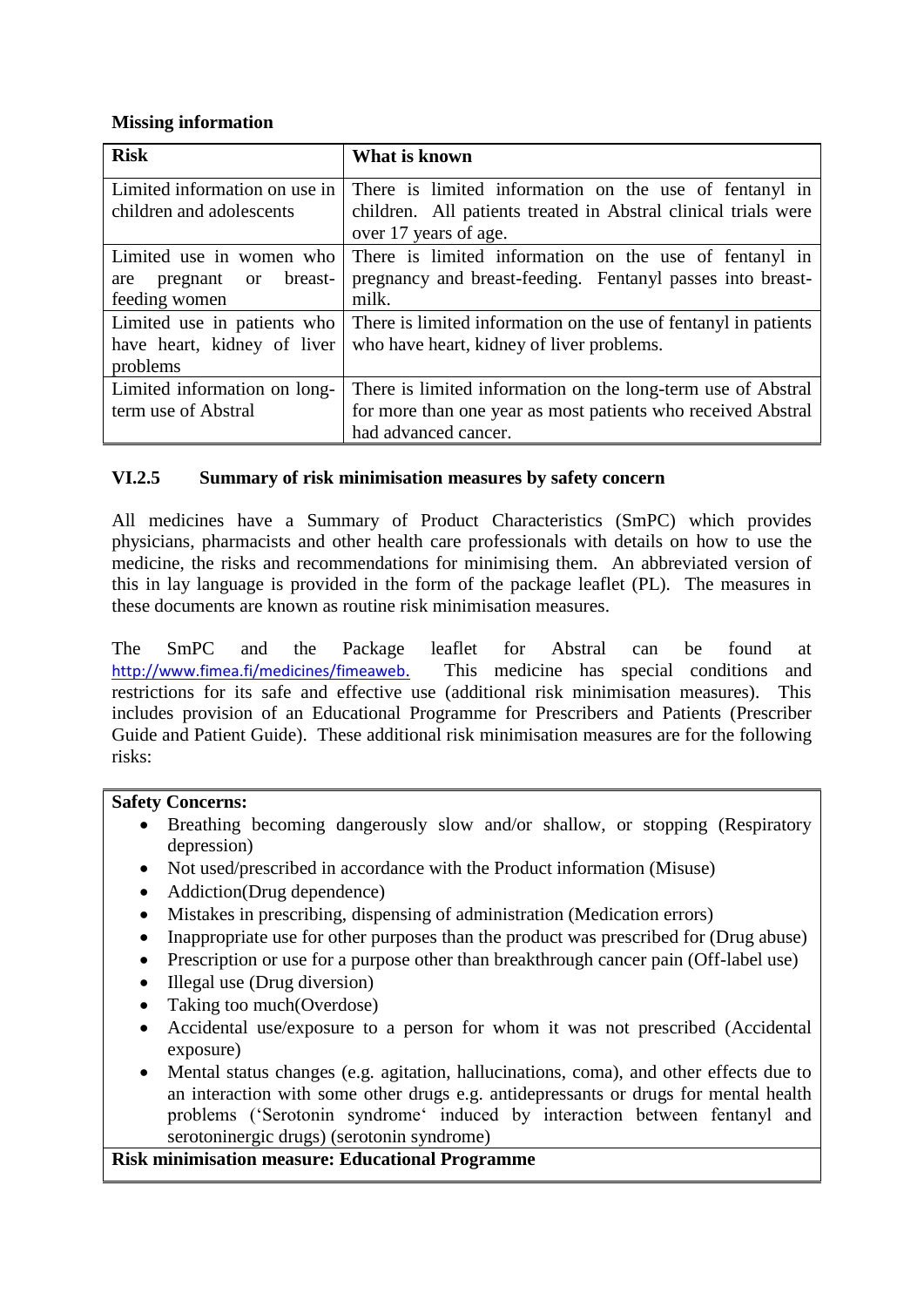*Objectives and rationale:*

- To highlight to prescribing physicians the importance of:
	- o appropriate patient selection
	- o appropriate dosing
	- o monitoring for the signs of breathing problems
	- o use with other medicines
	- o providing appropriate instructions to the patients/carers about:
		- $\blacksquare$  the risk of dependence
		- **appropriate use**
		- using other medicines
		- safe storage of the medicine
- To highlight to pharmacists, patients and their carers the importance of:
	- o following instructions regarding use very carefully

*Proposed action:*

Provision of Prescriber Guide and Patient Guide.

## **Safety Concern: Illegal use (Drug diversion)**

#### **Risk minimisation measure: Formulation**

#### *Objective and rationale:*

To ensure that no drug remains after use, and therefore no waste product, which could be used illegally by others.

*Proposed action:*

Tablet formulation designed to dissolve rapidly when placed under the tongue.

# **VI.2.6 Planned post authorisation development plan**

Not applicable.

#### **Studies which are a condition of the marketing authorisation**

Not applicable.

# **VI.2.7 Summary of changes to the Risk Management Plan over time**

Major changes to the Risk Management Plan over time

| <b>Version</b> | Date approved  | <b>Safety Concerns</b>        | <b>Comment</b> |
|----------------|----------------|-------------------------------|----------------|
| (Date)         |                |                               |                |
| $2.1$ (Mar)    | 29 February    | <b>Identified Risks</b>       |                |
| 2007)          | 2008           | Respiratory depression        |                |
|                | (At time of    |                               |                |
|                | authorisation) | <b>Potential Risks</b>        |                |
|                |                | Abuse or diversion potential  |                |
|                |                | Naïve (opioid-intolerant) use |                |
|                |                | (accidental or iatrogenic)    |                |
|                |                | Overdose (accidental or       |                |
|                |                | intentional)                  |                |